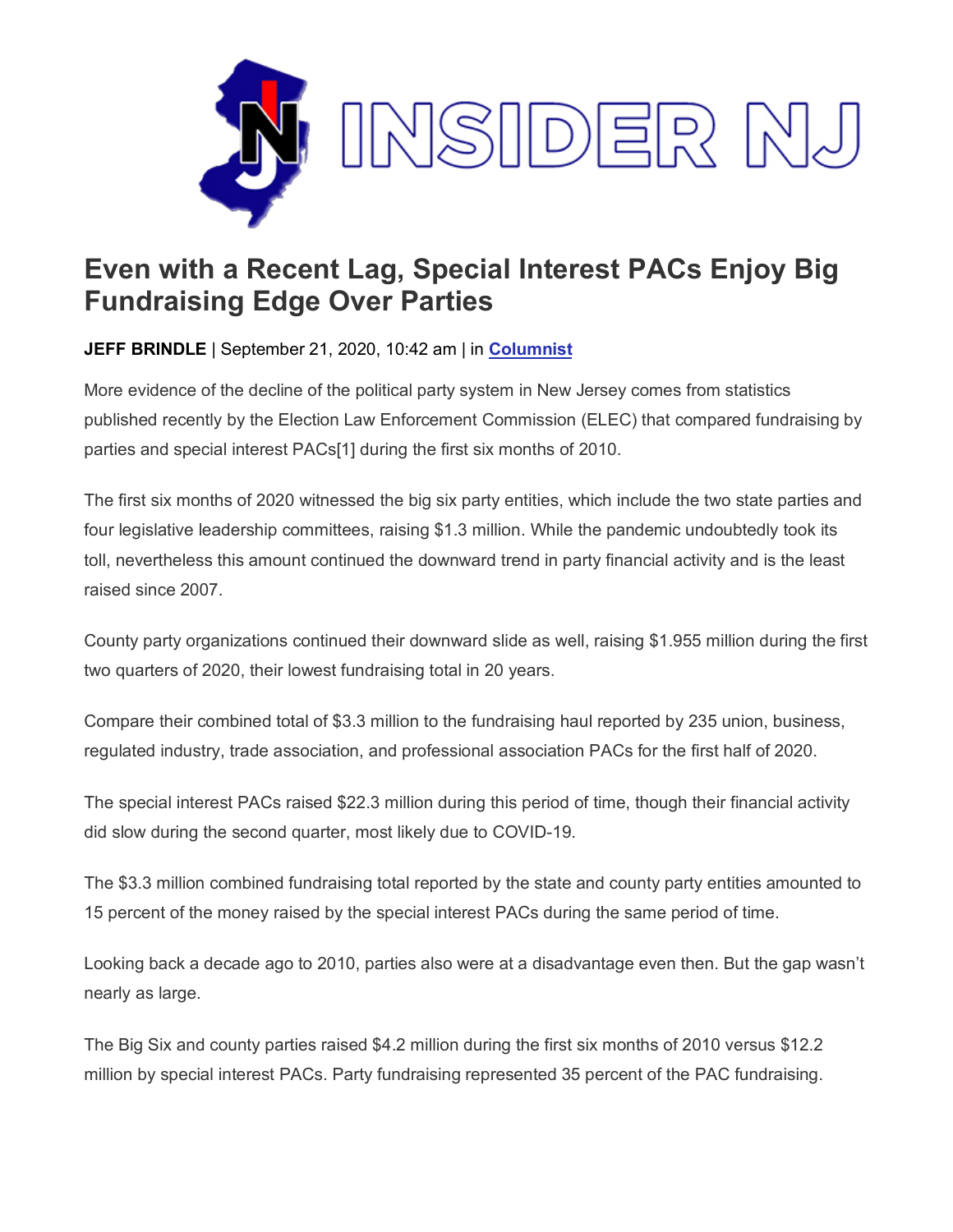| Year          | <b>Parties</b> | <b>PACs</b>  | <b>Parties/PACs ratio</b> |
|---------------|----------------|--------------|---------------------------|
| 2010          | \$4,246,323    | \$12,226,241 | 35%                       |
| 2020          | \$3,297,511    | \$22,322,674 | 15%                       |
| Difference-\$ | \$(948,812)    | \$10,096,433 |                           |
| Difference- % | $-22%$         | 83%          |                           |

## **Party Versus PAC Fundraising First Six Months- 2010 versus 2010**

It is important to note as well that this ratio of PAC fundraising to party fundraising does not even factor in financial activity of independent spending by special interest groups, which has dwarfed party activity during the last decade.

Unlike traditional political action committees, which are subject to contribution limits and are required to disclose all their contributions and spending, independent spending committees face no such limits and often avoid public disclosure rules.

Independent groups, for instance, spent \$48 million during the 2017 Assembly and State Senate contest and about \$50 million in the 2018 congressional election in New Jersey. During the 12-year period, 2005-2017, their spending increased exponentially by 11,458 percent just in state elections.

The undeniable message to voters of these statistics, repeatedly chronicled in columns, white papers and analytical reports released by ELEC, is that the driving force in New Jersey elections is no longer political parties, or even the candidates themselves.

Instead, it is conventional PACs and independent groups run by special interests.

While the First Amendment protects participation by interest groups, which is welcome, the current situation by which special interests are the dominant influence in elections does not bode well for democracy.

Some would say, perhaps rightly, that the genie is out of the bottle, and that trying to return parties and candidates to their preeminence is a futile goal.

But the history of campaign finance law suggests otherwise. Changes to campaign finance laws have redirected the flow of money before in New Jersey and transformed its politics. It can do so again.